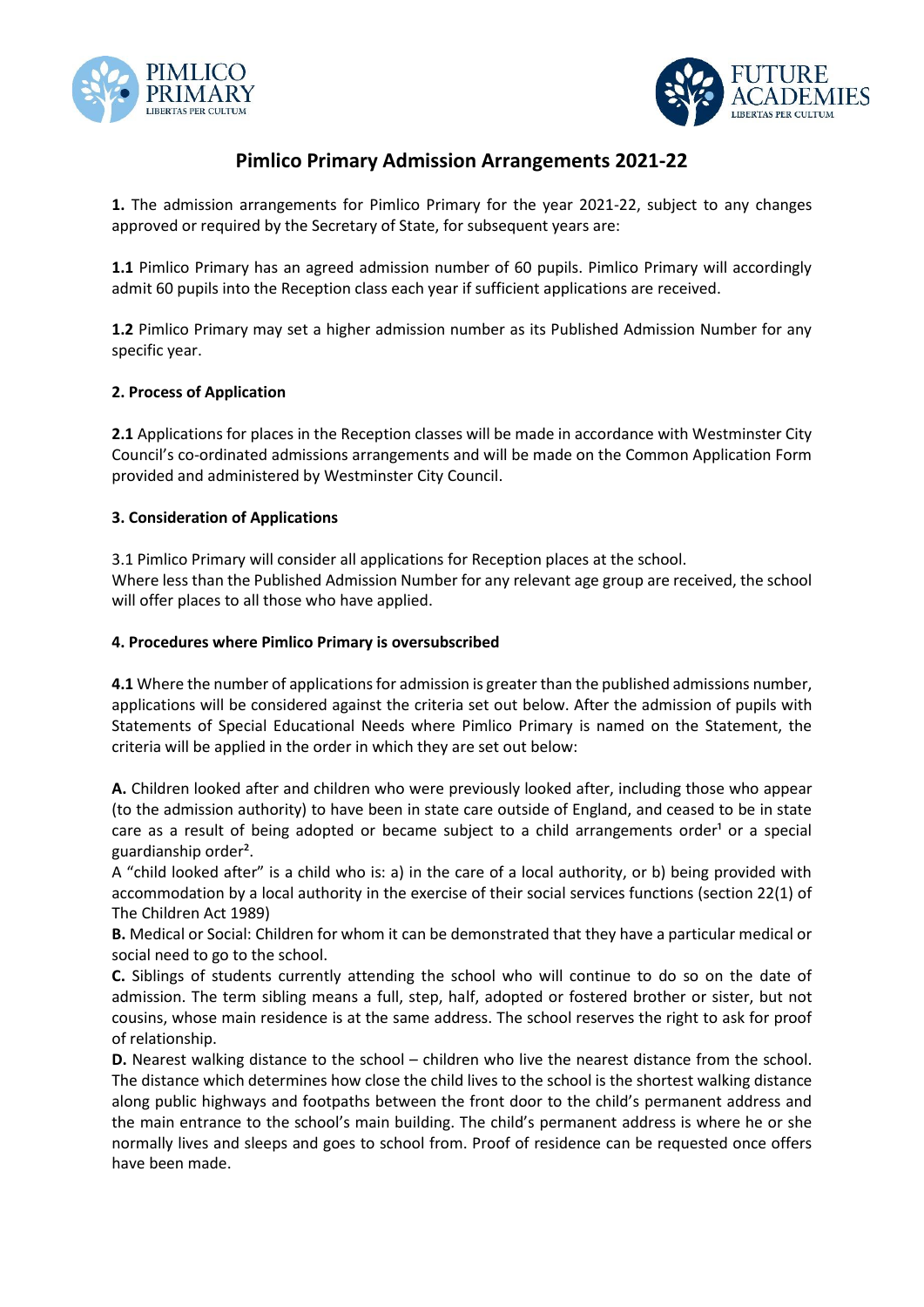



**E.** Tie-breaker: first of all criterion 'D' will be used as a tie-break if necessary in categories 'B' and 'C' above. Where two children live an equal distance from the school a random allocation will be used as a tie-break.

**4.2** If false or misleading information is used to gain entry to the school, applicants may lose their priority for admission.

**4.3** Where applications are received from twins, triplets or same-year siblings the following procedure will be followed: if one child is selected for a place within a year group, the twin/triplet/same year sibling will also be admitted even if this leads to exceeding the Published Admissions Number. The Academy reserves the right to exceed the Published Admissions Number in accordance with the Schools Admissions Code.

**4.4** Split residence: Where a child lives with parents with shared responsibility, each for part of a week, the address where the child lives is determined using a joint declaration from the parents stating the pattern of residence. The address used will be that where the child spends the majority of the school week. If a child's residence is split equally between both parents, then parents will be asked to determine which is the residential address for the purpose of admission to school. If parents cannot agree on the pattern of residence or the residential address to be used the address used will be that registered with the child's GP.

## **5. Operation of waiting lists**

**5.1** Pimlico Primary will operate a waiting list for each primary year group.

Unsuccessful applicants for entrance to any year group, including any applications received after the closing date for entrance to Reception, will be included in the waiting list for the relevant year group. The waiting list will operate until the end of the school year.

**5.2** Children's position on the waiting list will be determined solely in accordance with the oversubscription criteria set out in paragraph 4 of this document without regard to the date that the application was received. Where places become vacant they will be allocated to children on the waiting list in accordance with the oversubscription criteria.

## **6. Appeals**

**6.1** Parents/carers will have the right of appeal to an Independent Appeal Panel if they are dissatisfied with an admission decision of the Free School. The Appeal Panel will be independent of the Free School. The arrangements for Appeals will be in line with the Code of Practice on School Admission Appeals.

**6.2** The determination of the appeal panel will be made in accordance with the Code of Practice on School Admission Appeals and is binding on all parties. The Free School will prepare guidance for parents/carers about how the Appeals process will work and provide parents/carers with a named contact who can answer any enquiries parents/carers may have about the process.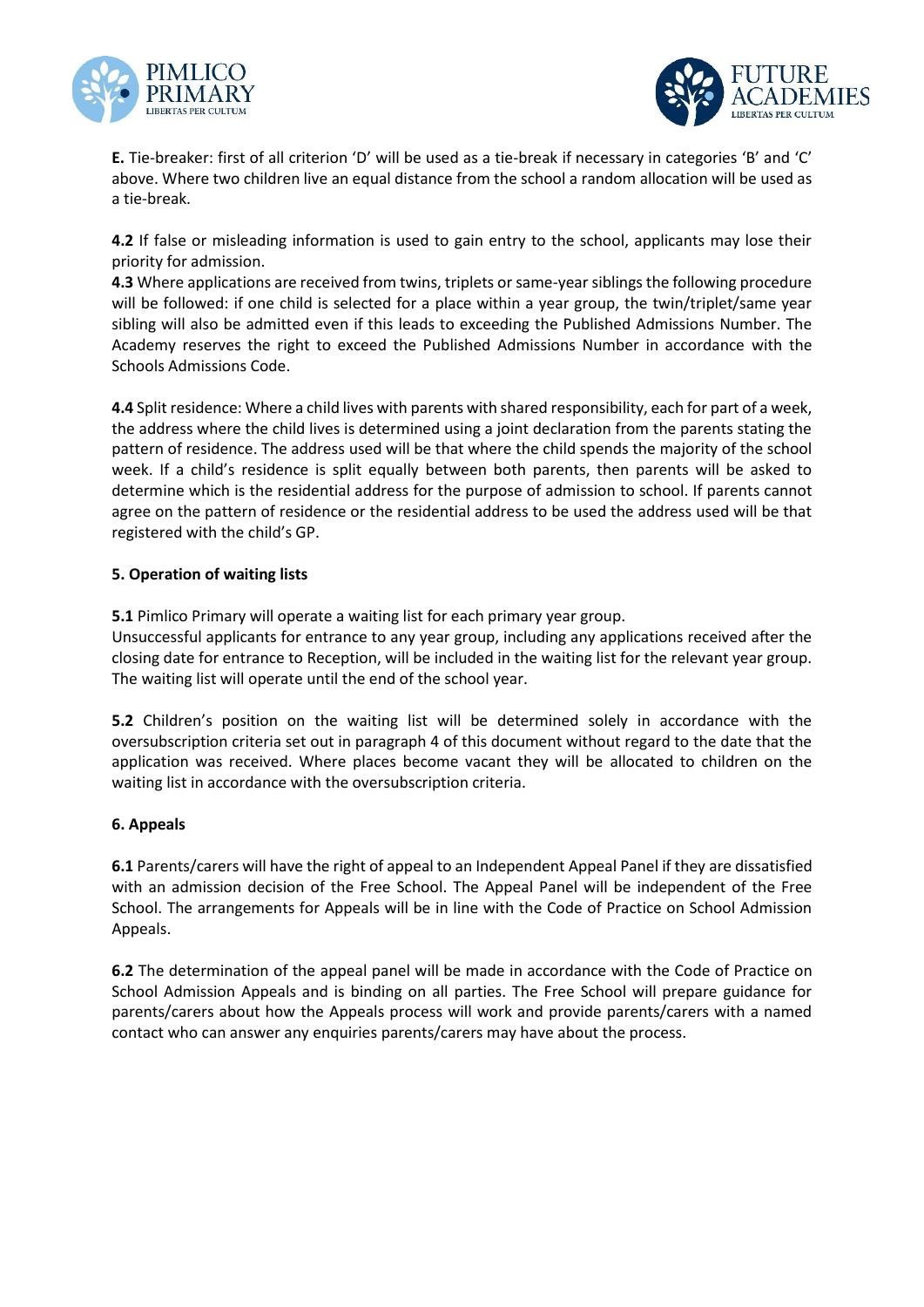



## **APPEAL TIMETABLE 2021-22**

#### **For primary appeals for Reception, September 2022 entry.**

If you are refused a school place on 15<sup>th</sup> April 2022, your appeal form must be received by Pimlico Primary within 40 school days of this date (**by 5 pm on 24th June 2022**). Appeals received after these deadlines will not be heard until September 2022, or later. Appeals received by this deadline will be heard between 24<sup>th</sup> June and 22<sup>nd</sup> July 2022.

Appeals for children who are refused a place at Pimlico Primary for admission to Reception in September 2022 will be heard in line with the School Admissions Appeals Code (2012).

#### **For In-Year Appeals (Years 1-6)**

The appeal form should be submitted within 20 school days of the date you received written notification that your child was refused the school place.

Parents/carers will be notified of their appeal date by Pimlico Primary. You will be given at least 10 days' notice of your appeal and your appeal will take place within 30 school days of Pimlico Primary receiving your appeal form.

**Please note** that appeals are **not** held during school holidays. When appeals are heard within 30 school days of being lodged, school days do not include weekends; INSET days; holidays.

If you wish to appeal for a place in Reception/ or an in-year place, please complete an **Appeal Form**. Please contact us via the following email if you would like to complete an appeal form: [admissions@pimlicoprimary.futureacademies.](mailto:admissions@pimlicoprimary.futureacademies)org.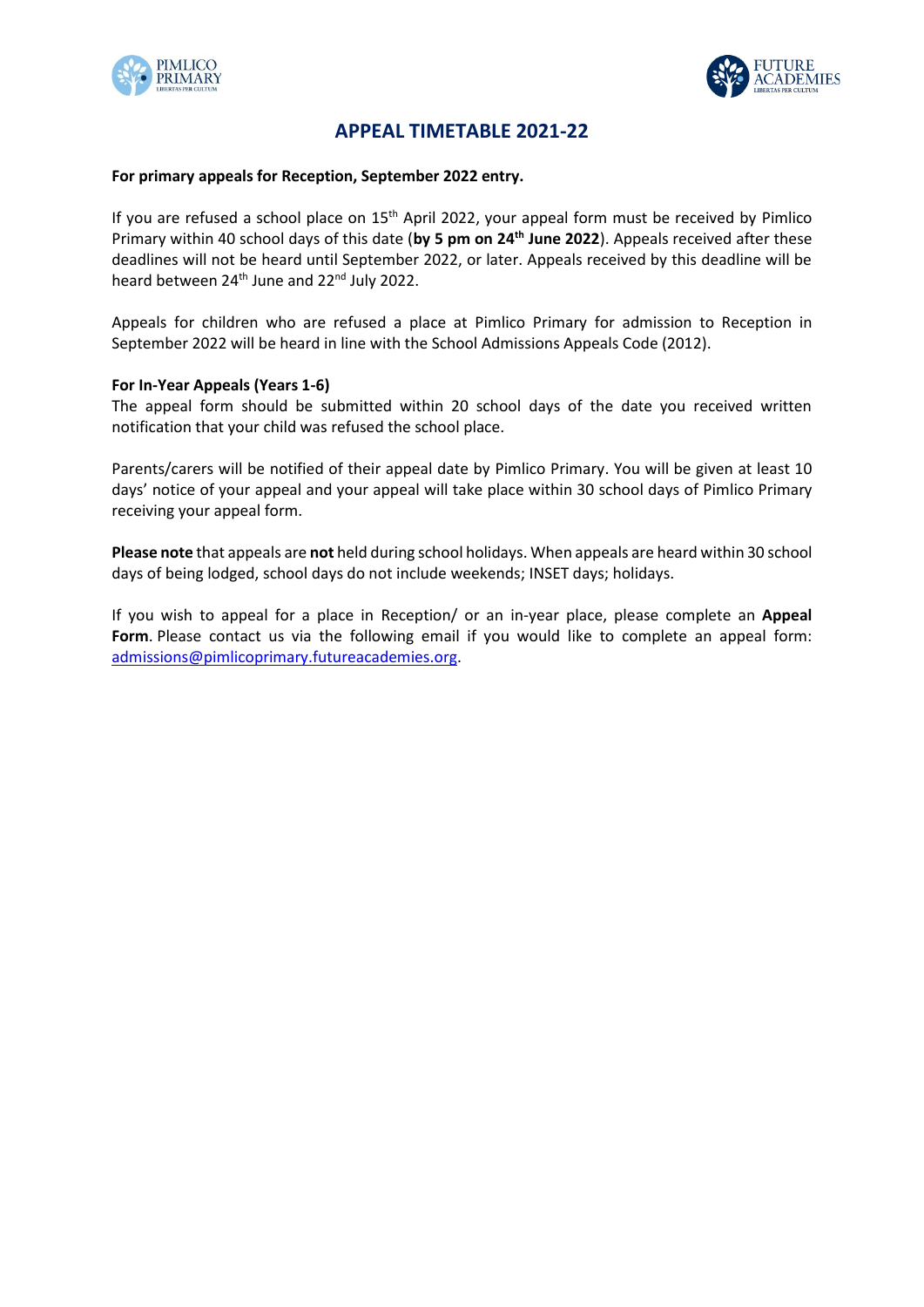



## **PIMLICO PRIMARY IN-YEAR APPEAL FORM**

To be completed by parent/guardian.

Before completing this form, please read the following notes carefully:

- This form should be completed if you wish to appeal against the decision of Pimlico Primary, to not to offer your child a place.
- Before filling in this form, you must have received written notification that your child has not been offered a place by Pimlico Primary.
- Parents wishing to appeal against non-admittance to any other schools should contact those schools directly.
- If your child has an Education and Health Care Plan (EHCP) or a Statement of Special Educational Needs, you should contact the Local Authority, instead of completing this form.
- **If your child is offered a place after you submit this form, please let us know as soon as possible.**

| Year Group for which you have been refused admission<br>1. |                                                                                                              |
|------------------------------------------------------------|--------------------------------------------------------------------------------------------------------------|
| Year 1<br>П                                                | Year 4<br>$\Box$                                                                                             |
| Year 2<br>п                                                | Year 5<br>П                                                                                                  |
| Year 3<br>П                                                | Year 6<br>П                                                                                                  |
| <b>STUDENT INFORMATION</b>                                 |                                                                                                              |
| <b>Legal Surname:</b>                                      |                                                                                                              |
| <b>Legal Forename:</b>                                     | <b>Middle Name(s):</b>                                                                                       |
| Male<br>Gender:<br>Female                                  | Date of Birth (Day/Month/Year):<br>$\prime$<br>$\prime$                                                      |
| <b>Address:</b>                                            |                                                                                                              |
|                                                            |                                                                                                              |
|                                                            | Postcode:                                                                                                    |
| <b>PARENT/GUARDIAN DETAILS</b>                             |                                                                                                              |
| <b>Parent/Guardian Name:</b><br>Mr/Mrs/Ms/Miss/Dr          |                                                                                                              |
| <b>Relationship to Student:</b>                            |                                                                                                              |
|                                                            |                                                                                                              |
|                                                            |                                                                                                              |
| $\Box$ Yes<br>Does the student live with this person?      | $\Box$ No (Please give details of address below)                                                             |
| Address (if different from student):                       |                                                                                                              |
|                                                            |                                                                                                              |
|                                                            |                                                                                                              |
| Home Phone No.                                             |                                                                                                              |
| Mobile Phone No.                                           | <u> 1989 - Andrea Barbara, poeta esperanto-</u>                                                              |
| <b>Email Address:</b>                                      |                                                                                                              |
|                                                            |                                                                                                              |
| 2.                                                         | Please give details of the school your child presently attends, if any. If your child doesn't attend school, |
| please give as much details as you can.                    |                                                                                                              |
|                                                            |                                                                                                              |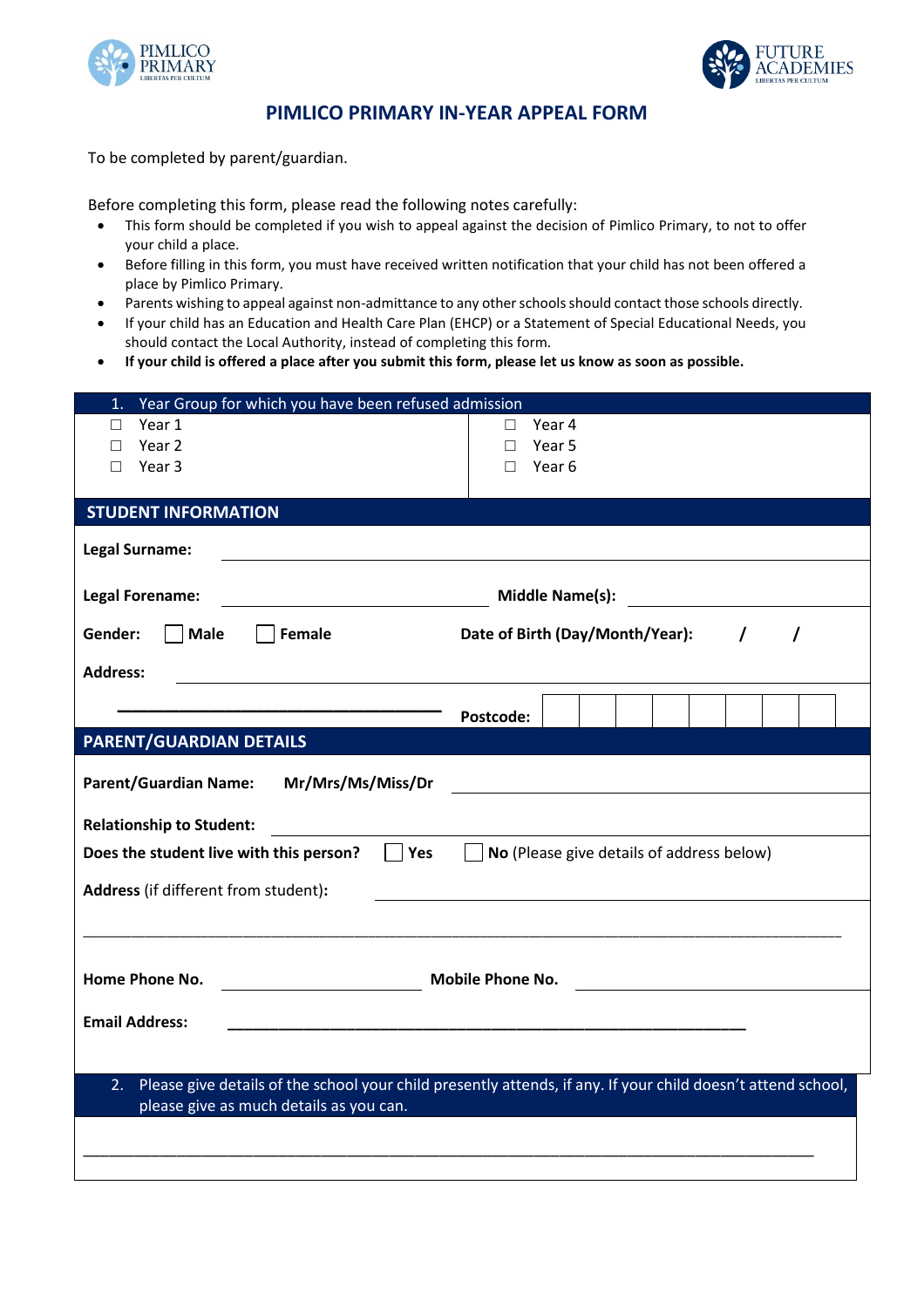



| Does your child have a disability? If yes, please specify which disability they have and what support they<br>3. |
|------------------------------------------------------------------------------------------------------------------|
| may require.                                                                                                     |
|                                                                                                                  |
|                                                                                                                  |
|                                                                                                                  |
|                                                                                                                  |
|                                                                                                                  |
|                                                                                                                  |
|                                                                                                                  |
|                                                                                                                  |
|                                                                                                                  |
| In this box, please give your reasons for appealing against the decision not to offer your child a place,<br>4.  |
| giving as much information as possible to explain your case. Please use additional paper if needed.              |
|                                                                                                                  |
|                                                                                                                  |
|                                                                                                                  |
|                                                                                                                  |
|                                                                                                                  |
|                                                                                                                  |
|                                                                                                                  |
|                                                                                                                  |
|                                                                                                                  |
|                                                                                                                  |
| <b>APPEAL HEARING</b>                                                                                            |
| 5. I will be attending the appeal hearing (if you cannot attend, the appeal will be heard in your absence)       |
| Yes, I WILL be attending the appeal hearing<br>□                                                                 |
| No, I will NOT be attending the appeal hearing                                                                   |